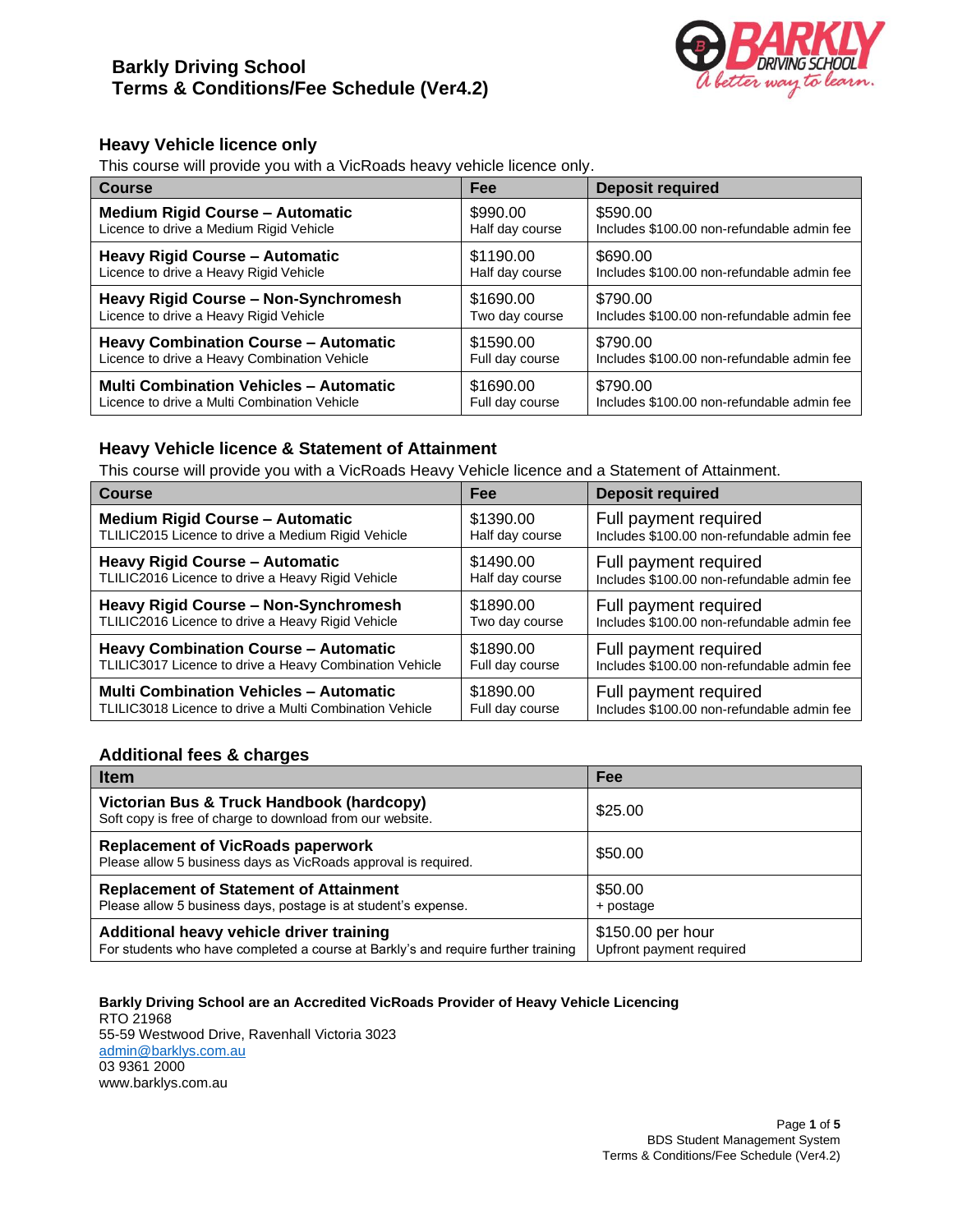# **Barkly Driving School Terms & Conditions/Fee Schedule (Ver4.2)**



# **BY MAKING A BOOKING AT BARKLY DRIVING SCHOOL YOU ARE AGREEING TO THE FOLLOWING**

# **Licence requirements**

To undertake any heavy vehicle course, students must meet the current VicRoads eligibility requirements for the course type they are enrolling into, this is the student's responsibility and Barkly Driving School holds no responsibility for incorrect/inaccurate information being provided by the student. All students must hold a current licence which is not cancelled or disqualified. It is the student's responsibility to contact Barkly Driving School if their licence gets cancelled or suspended in the time between date of booking and their course date. If any student has previously been ordered to install and use an alcohol Interlock device ('I' condition licence), it is required that this device be removed from your vehicle and the condition on the student's licence be removed before any course can commence.

# **Enrolment confirmation**

All students who make a booking via phone or internet, must attend Barkly Driving Schools office in person a minimum of 7-days prior to the commencement of their course date to complete enrolment paperwork, an eyesight test and a Language, Literacy and Numeracy test. If a student does not attend Barkly Driving Schools office a minimum 7-days prior to their course date to complete these requirements and attempts to pass them on the same day as their course and fail any component or are found to have provided inaccurate information about their booking will forfeit all monies paid and will not be able to apply for a refund.

# **Deposits/payments**

All students enrolling into a heavy vehicle course are required to pay a deposit to secure their booking. The deposit amount for each course type is set by Barkly Driving School and is published on our Terms & Conditions/Fee Schedule document. Deposit amounts are non-negotiable and include a \$100.00 non-refundable administration fee if the course is cancelled for any reason. Students enrolling into a heavy vehicle course on a Saturday are required to pay the full course fees upfront.

# **Re-assessments**

In the case that an applicant fails their theory or driving test, retesting is free of charge although there are extra charges for further training. The training cost for each heavy vehicle licence category is \$150.00 per hour, the number of hours is dependent on how many hours the instructor advises the applicant requires. Retests are not conducted on the same day as the original course and can be up to a 6-week wait, depending on Barkly Driving School's booking schedule. Retesting is only completed on weekdays.

# **Licencing fees**

On successful completion of a heavy vehicle course, students are issued with a Certificate of Competency which they are required to take to a VicRoads customer service center before driving a truck. Applicants are required to pay a licence variation fee of \$31.50 directly to VicRoads to have their heavy vehicle licence endorsed. This is a VicRoads fee and is not associated with Barkly Driving School.

# **Cancellation policy**

Barkly Driving School have a strict 7-day cancellation/change of date policy. If you require to cancel or reschedule your course, you must notify us a minimum 7-days prior to the commencement of your course. Failure to do so will result in all monies paid being forfeited. Failure to attend on your course date will also result in all monies paid being forfeited.

# **Late policy**

Students who arrive late for their course will have that time deducted from the overall training time. Students who run 1 hour late will have their course cut short by 1 hour and may not be tested on the day of their training. If a student is more than 2 hours late for their course, they are considered a 'no-show' and the course will be cancelled with all monies paid being forfeited.

# **Language, Literacy & Numeracy testing**

Before a booking can be confirmed with Barkly Driving School, each student must successfully complete a Language, Literacy and Numeracy test**.** If an applicant cannot pass the Language, Literacy and Numeracy test as per the marking guidelines, the course cannot be commenced. In the instance of a payment having been made by phone, a refund (less the non-refundable administration fee) and a referral to student services will be offered.

# **Theory testing for Medium & Heavy rigid courses**

Before any practical testing can commence with Barkly Driving School, each student must successfully complete a VicRoads theory test, this theory test is based on the Victorian Bus & Truck Handbook. This theory test is composed of 32 multiple choice questions. Failure to pass this test will result in further testing costs.

The Victorian Bus and Truck handbook must be studied prior to the commencement of your course. The book can be either downloaded for free from our website or it can be purchased for \$25.00 from our office. Link for Victorian Bus & Truck Handbook: <http://www.barklys.com.au/video-downloads.html>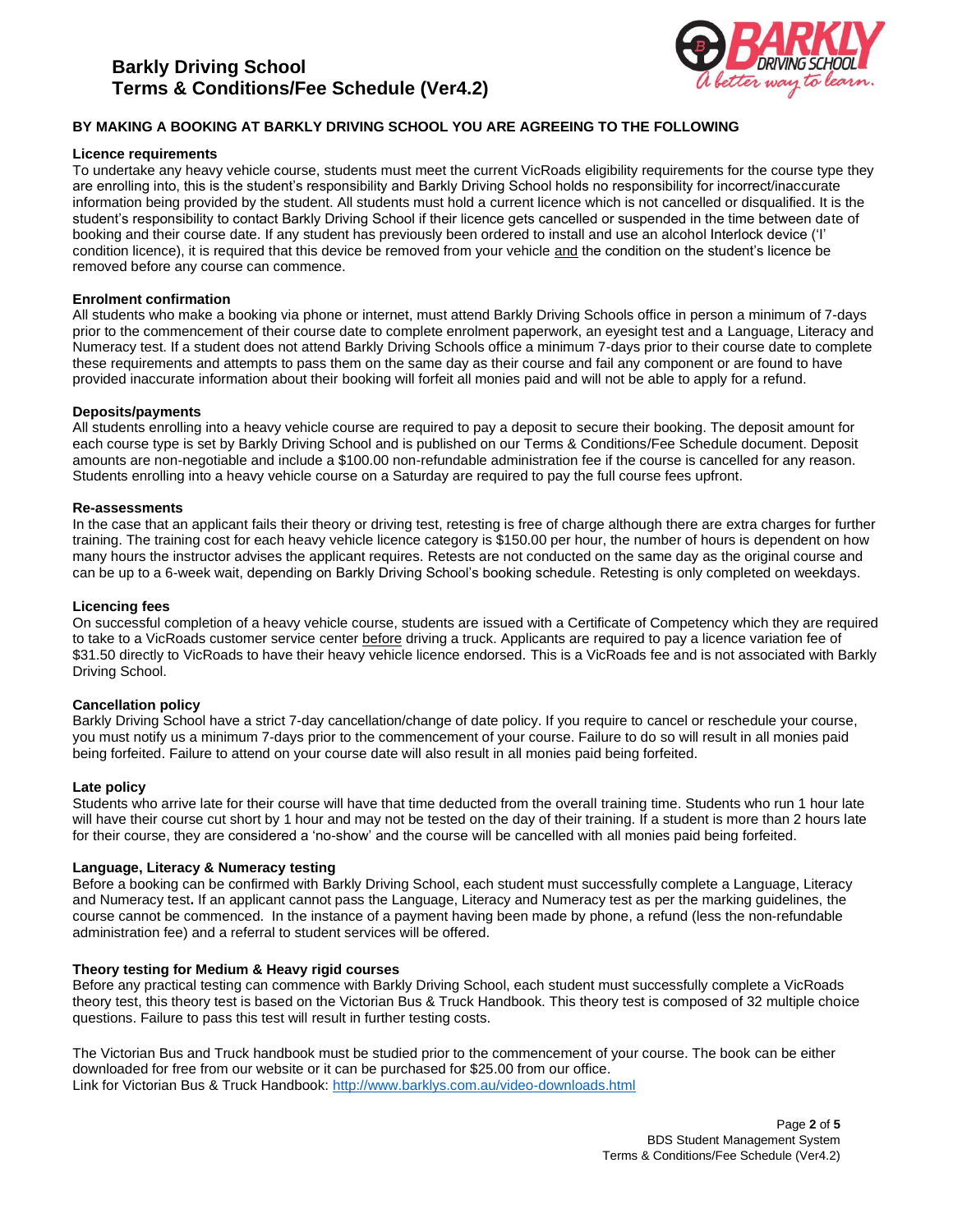# **Barkly Driving School Terms & Conditions/Fee Schedule (Ver4.2)**



# **Theory testing for Heavy & Multi Combination courses**

Before any practical testing can commence with Barkly Driving School, each applicant must successfully complete a VicRoads theory test, this theory test is based on a manual that relates to both Heavy and Multi Combination vehicles. This theory test is composed of 20 multiple choice questions. Failure to pass this test will result in further testing costs.

All Heavy Combination applicants are required to sit this test. Multi Combination applicants are required to sit for this test if their Heavy Combination licence was obtained prior to 2013. If you are unsure, please contact VicRoads directly. Link for Barkly Student Manual:<http://www.barklys.com.au/video-downloads.html>

# **USI numbers**

USI numbers are required for all students who enroll into an Accredited training course. For further information on USI numbers, please go to [http://www.usi.gov.au](http://www.usi.gov.au/)

#### **Prescribed medication**

If you take any prescribed medication, you are required to complete a Medical Report Form from VicRoads. This must be filled out by your treating doctor and submitted to VicRoads for approval before a booking can be made. Medical conditions that can affect driving ability include (but are not limited to): Hypertension, Diabetes, Sleep Apnoea, Vision Defects (not glasses or contact lenses), Epilepsy, Hearing Defects, Psychiatric Disorders, Parkinson's disease and/or Multiple Sclerosis. If you are unsure, please contact VicRoads directly on 13 11 70.

#### **Eyesight testing**

You will be required to pass a standard eyesight test as required by VicRoads. If you have pre-existing vision defects you will be required to complete a VicRoads Eyesight Report that requires VicRoads clearance before a booking can be made. Failure to pass the eyesight test on the day due to undisclosed vision defects will result in course cancellation and a loss of monies paid. If you are concerned about completing this eyesight test, you must visit our office outside the 7-day cancellation period.

#### **Dress code**

All students enrolled in a heavy vehicle course at Barkly Driving School are required to wear covered shoes. No thongs/sandals/ open toed shoes are allowed. If you do arrive for your course wearing either of these, you will be sent home to retrieve suitable footwear and the time taken to do so will be deducted from your course hours. Comfortable clothing is to be worn; Barkly Driving School will provide high-vis vests.

#### **Mobile phone usage**

All students are required to keep their phones on silent and are not permitted to use them during any training. Students who use their phone during any theory or practical testing will immediately fail, have their course cancelled and all fees forfeited.

# **Smoking policy**

All staff, students, visitors, and contractors are only able to smoke in the designated areas of the site. This area is advised to all students as part of the OHS induction at the start of each course.

#### **Safety of instructors and students**

Barkly Driving School is committed to providing a safe and secure environment for all staff, students, visitors and contractors. Under no circumstances will any violence or threats of any form towards any staff or other person be tolerated. Barkly Driving School reserves the right to cancel a students' course at any time or refuse service to any person in instances where that person commits an act of violence (either verbally or physically) towards a staff member or other person.

In the instance that a students' course is cancelled or Barkly Driving School refuse to deal/serve a person due to any of the above circumstances, the individual is required to immediately exit the premises and if required, relevant authorities will be notified.

Barkly Driving School have the right to terminate a course at any time if deemed by the instructor that it is unsafe to continue with further training. This may be due to the learner being unable to handle driving a manual vehicle (courses relating to Synchromesh and Non-Synchromesh gearboxes).

The instructor may terminate training if a student fails to follow instruction and puts themselves or the instructor in danger.

#### **Licence conditions**

Students who already hold a manual car licence who complete their course in an Automatic gearbox will be issued with a B condition on their licence. This will allow the student to drive both Automatic and Synchromesh gearboxes.

#### **In cabin camera recording**

All students who complete a course with Barkly Driving School will have to have both on-Road & off-Road components recording for VicRoads auditing purposes. Each applicant must consent to Barkly Driving School's use of audio & visual camera recording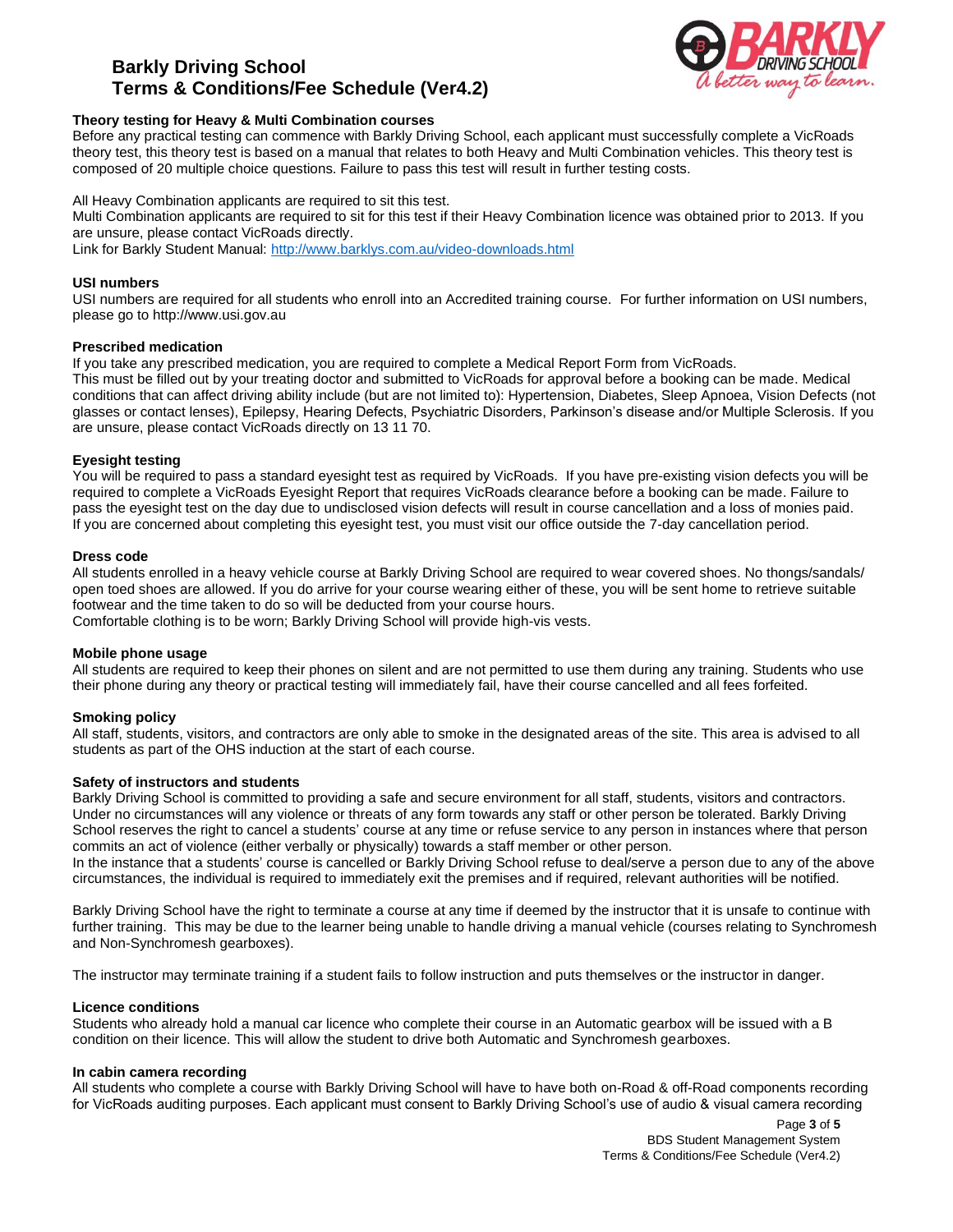# **Barkly Driving School Terms & Conditions/Fee Schedule (Ver4.2)**



footage of assessments for VicRoads auditing purposes.

# **Alcohol and illicit drug policy**

All applicants are required to attend their course with a BAC (Blood Alcohol Count) reading of 0.00 with no illicit drugs in their system. If you are drug or alcohol tested by VicRoads or Police and are found to have either in their system, the course will be cancelled with all monies paid being forfeited. Barkly Driving School are not responsible for penalties issued to the student by VicRoads or Police.

#### **Lost or soiled paperwork**

If you lose or soil your VicRoads paperwork, a reissue fee of \$50.00 applies. There is also a wait of 5 business days as Barkly Driving School are required to obtain approval from VicRoads to reissue the paperwork.

#### **Fines sanction**

Barkly Driving School take no responsibility if an applicant completes their course and is found to have a cancelled or suspended licence or whose licence is subject to a Fines Victoria sanction.

#### **Concerns during training**

If any student has any concerns or questions throughout their training course, they are advised to speak to the Administration team at the front office. This discussion will be held in confidence.

#### **Refund policy**

Where a client wishes to cancel or reschedule their course, they must notify Barkly Driving School either by phone or email during business hours. Any request submitted outside of business hours will be deemed to have occurred the next busines day. Notifications via telephone messages, social media channels or website enquires are not accepted as valid. Notification will be deemed to **not** have been received until such time as the client has had direct contact with an Administration team member. It is the responsibility of the client to ensure they have received confirmation of notification in writing by Barkly Driving School.

Barkly Driving School will happily provide you with a refund of monies paid (minus the \$100.00 administration fee) if an applicant provides a full 7-days' notice prior to commencement of their course. Refunds cannot be issued back to debit/credit cards over the phone, students must attend the office to complete a refund request and provide banking details for an EFT transfer.

By making a booking with Barkly Driving School and completing this form, you agree that you have been informed of all course requirements, eligibility requirements and medical requirements. Any applicant providing false or misleading information regarding their eligibility will have their course cancelled and no refund will be provided.

In the instance where an applicant fails to attend or is unable to attend their course due to medical reasons, no refund will be provided. Applicants may reschedule to another course date when a valid medical certificate is provided. Medical certificates must be issued by a current medical practitioner and meet the standards and guidelines which apply to medical certificates. It must include the applicants name, the date of the medical examination and the degree of the applicant's incapacity to undertake training. The medical certificate must be dated no later than the commencement date of the applicants booked course. Medical and absent from work certificates issued from a non-medical practitioner such as a chemist will not be accepted.

In the instance where the applicant cannot commence their training course as scheduled due to circumstances outside of Barkly Driving Schools' control (such as instructor illness, vehicle breakdown or business closure for the day) and a replacement instructor, vehicle or other arrangements cannot be made, applicants will receive a full refund of all monies paid or be invited to reschedule. Barkly Driving School do not take responsibility for any vehicle breakdowns that happen during training courses and in these instances, will either reschedule the applicant as soon as possible or cancel the course and provide a full refund of all monies paid. If an applicant opts to receive a full refund, completed components will be null and void and results will not be held on file or issued to the applicant.

Barkly Driving School reserves the right to remove any client from a course who disobeys direct instruction from their trainer, behaves in a disruptive manner or endangers their trainer, other students, road users or themselves. In such cases, no refund is applicable.

# **Further information**

For further information regarding courses, prices, or to discuss any points set out in Barkly Driving Schools' terms and conditions, please contact an Administration staff member on 03 9361 2000 or email [admin@barklys.com.au](mailto:admin@barklys.com.au) To access Barkly Driving Schools' Student Information handbook, please go to the videos and downloads section of our website.